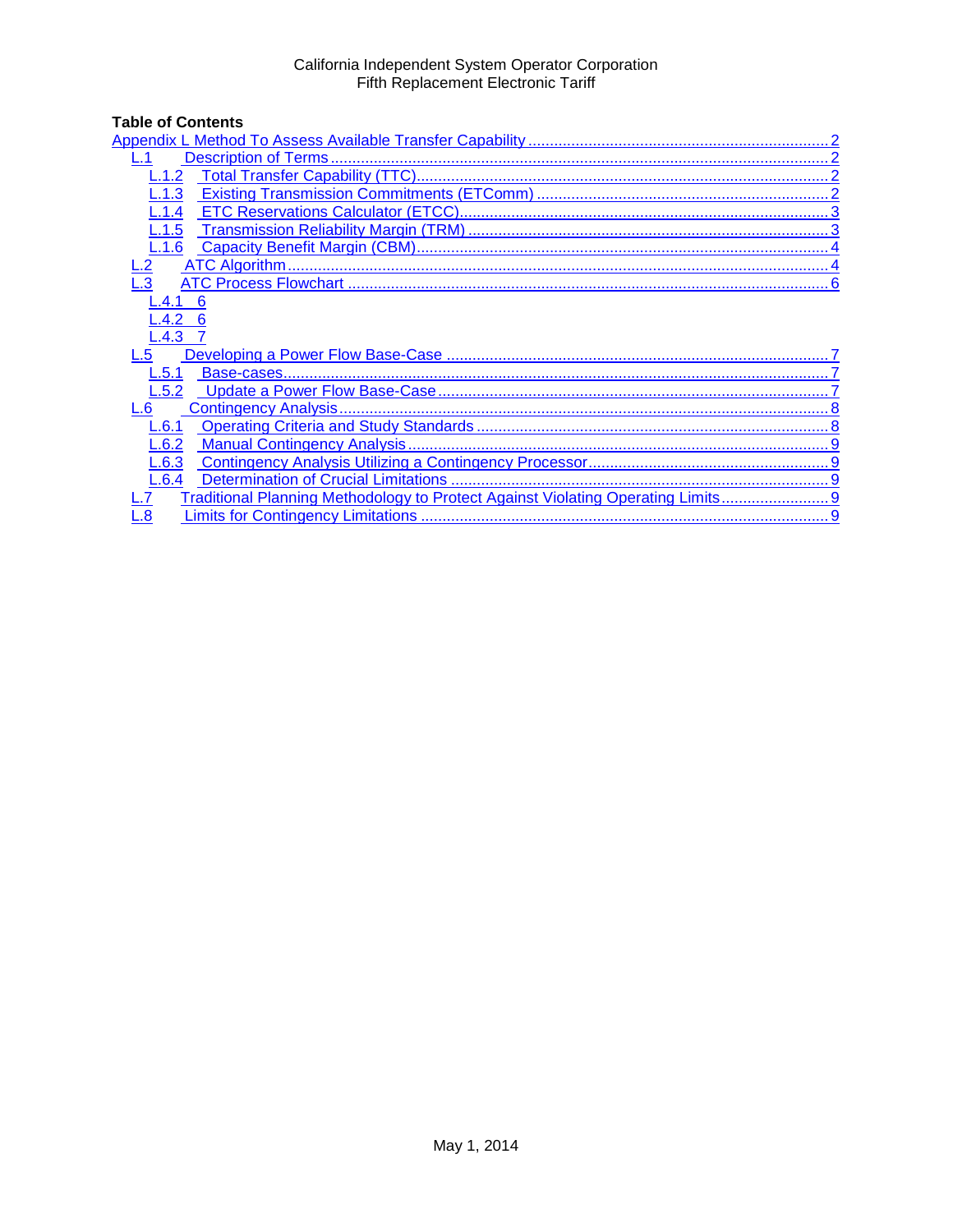# **Appendix L Method To Assess Available Transfer Capability**

#### <span id="page-1-1"></span><span id="page-1-0"></span>**L.1 Description of Terms**

The following descriptions augment existing definitions found in Appendix A "Master Definitions Supplement."

**L.1.1 Available Transfer Capability (ATC)** is a measure of the transfer capability in the physical transmission network resulting from system conditions and that remains available for further commercial activity over and above already committed uses.

ATC is defined as the Total Transfer Capability (TTC) less the Transmission Reliability Margin (TRM), less the sum of any unused existing transmission commitments (ETComm) (i.e., transmission rights capacity for ETC or TOR), less the Capacity Benefit Margin (CBM) (which value is set at zero), less the Scheduled Net Energy from Imports/Exports, less Ancillary Service capacity from Imports.

<span id="page-1-2"></span>**L.1.2 Total Transfer Capability (TTC)** is defined as the amount of electric power that can be moved or transferred reliably from one area to another area of the interconnected transmission system by way of all transmission lines (or paths) between those areas, under specified system conditions. In collaboration with owners of rated paths and, the CAISO utilizes rated system path methodology to establish the TTC of CAISO Transmission Interfaces.

<span id="page-1-3"></span>**L.1.3 Existing Transmission Commitments (ETComm)** include Existing Contracts and Transmission Ownership Rights (TOR). The CAISO reserves transmission capacity for each ETC and TOR based on TRTC Instructions the responsible Participating Transmission Owner or Non-Participating Transmission Owner submits to the CAISO as to the amount of firm transmission capacity that should be reserved on each Transmission Interface for each hour of the Trading Day in accordance with Sections 16 and 17 of the CAISO Tariff. The types of TRTC Instructions the CAISO receives generally fall into three basic categories:

- The ETC or TOR reservation is a fixed percentage of the TTC on a line, which decreases as the TTC is derated (ex. TTC = 300 MW, ETC fixed percentage =  $2\%$ , ETC = 6 MWs. TTC derated to 200 MWs,  $ETC = 4$  MWs);
- The ETC or TOR reservation is a fixed amount of capacity, which decreases if the line's TTC is derated below the reservation level (ex. ETC = 80 MWs, TTC declines to 60 MW,  $ETC = TTC$  or 60 MWs; or
- The ETC or TOR reservation is determined by an algorithm that changes at various levels of TTC for the line (ex. Intertie TTC =  $3,000$  MWs, when line is operating greater than 2,000 MWs to full capacity  $ETC = 400$  MWs, when capacity is below 2000 MWs  $ETC = TTC/2000* ETC$ ).

Existing Contract capacity reservations remain reserved during the Day-Ahead Market and through the FMM. To the extent that the reservations are unused after the FMM has been run for a given fifteenminute interval, then the capacity reservations are released for the three RTD intervals within that fifteenminute interval.

Transmissions Ownership Rights capacity reservations remain reserved during the Day-Ahead Market and Real-Time Market. This capacity is under the control of the Non-Participating Transmission Owner and is not released to the CAISO for use in the markets.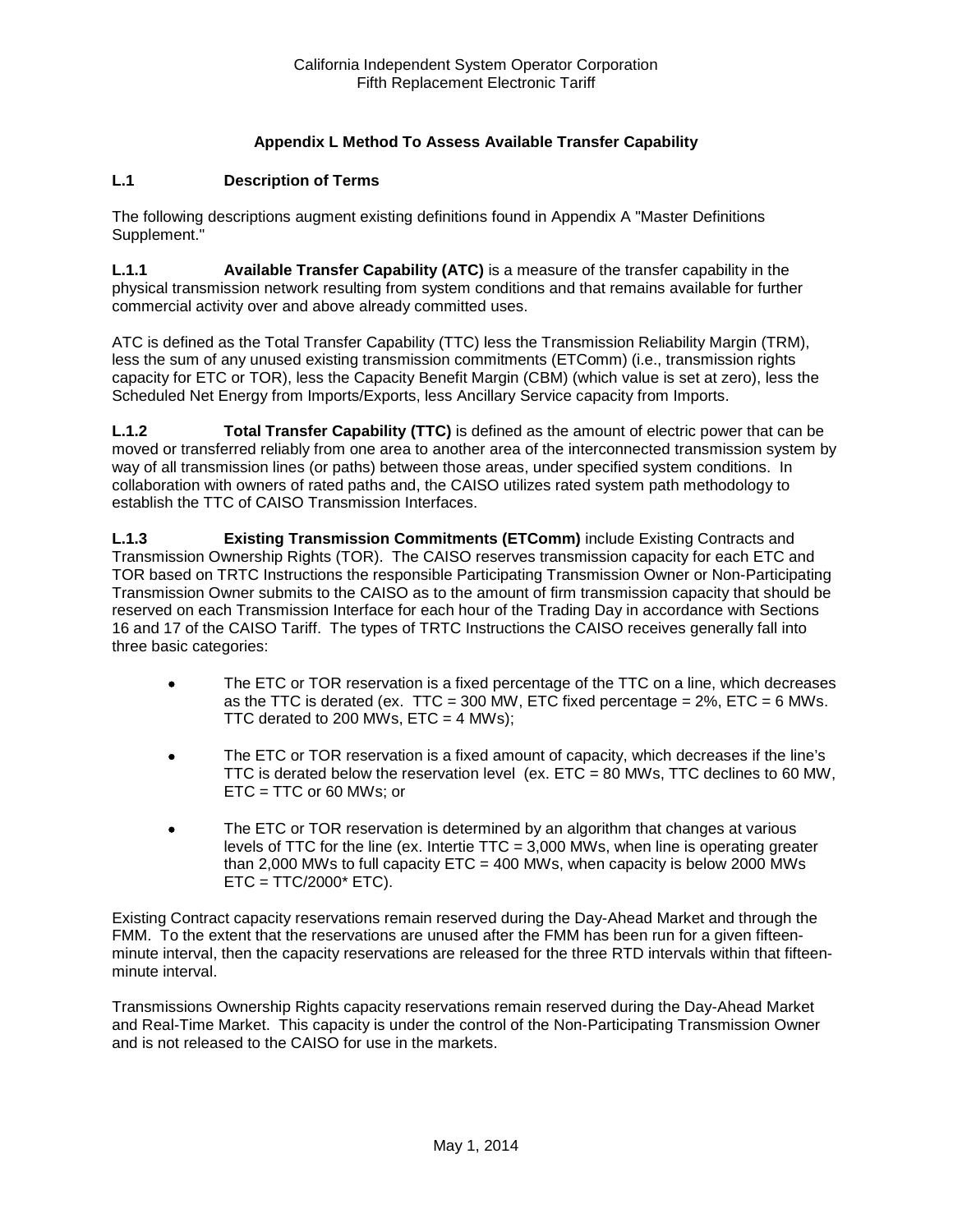<span id="page-2-0"></span>**L.1.4 ETC Reservations Calculator (ETCC)**. The ETCC calculates the amount of firm transmission capacity reserved (in MW) for each ETC or TOR on each Transmission Interface for each hour of the Trading Day.

- **CAISO Updates to ETCC Reservations Table.** The CAISO updates the ETC and TOR reservations table (if required) prior to Market Close of the DAM and prior to Market Close of the RTM. The amount of transmission capacity reservation for ETC and TOR rights is determined based on the TTC of each Transmission Interface and in accordance with the curtailment procedures stipulated in the existing agreements and provided to the CAISO by the responsible Participating Transmission Owner or Non-Participating Transmission Owner.
- **Market Notification.** ETC and TOR allocation (MW) information is published for all Scheduling Coordinators which have ETC or TOR scheduling responsibility in advance of the Day-Ahead Market and the Real-Time Market. This information is posted on the Open Access Same-Time Information System (OASIS).
- For further information, see CAISO Operating Procedure M-423, Scheduling of Existing Transmission Contract and Transmission Ownership Rights, which is publicly available on the CAISO Website.

<span id="page-2-1"></span>**L.1.5 Transmission Reliability Margin (TRM)** is an amount of transmission transfer capability reserved at a CAISO Intertie point that is necessary to provide reasonable assurance that the interconnected transmission network will be secure. TRM accounts for the inherent uncertainty in system conditions and the need for operating flexibility to ensure reliable system operation as system conditions change.

The CAISO uses TRM at Intertie points to account for the following NERC-approved components of uncertainty:

- Forecast uncertainty in transmission system topology, including forced or unplanned outages or maintenance outages.
- Allowances for parallel path (loop flow) impacts, including unscheduled loop flow.
- Allowances for simultaneous path interactions.

The CAISO establishes hourly TRM values for each of the applicable components of uncertainty prior to the Market Close of the RTM. The CAISO does not use TRM (i.e., TRM values for Intertie points are set at zero) during the beyond day-ahead and pre-schedule (i.e., planning) time frame identified in R.1.3.3 of NERC Reliability Standard MOD-008-1. A positive TRM value for a given hour is set only if one or more of the conditions set forth below exists for a particular Intertie point. Where none of these conditions exist, the TRM value for a given hour is set at zero.

The methodology the CAISO uses to establish each component of uncertainty is as follows:

The CAISO uses the transmission system topology component of uncertainty to address a potential ATC path limit reduction at an Intertie resulting from an emerging event, such as an approaching wildfire, that is expected to cause a derate of one or more transmission facilities comprising the ATC path. When the CAISO, based on existing circumstances, forecasts that such a derate is expected to occur, the CAISO may establish a TRM value for the affected ATC path in an amount up to, but no greater than, the amount of the expected derate.

The CAISO uses the parallel path component of uncertainty to address the impact of unscheduled flow (USF) over an ATC path that is expected, in the absence of the TRM, to result in curtailment of Intertie Schedules in Real Time as a result of the requirements established in WECC's applicable USF mitigation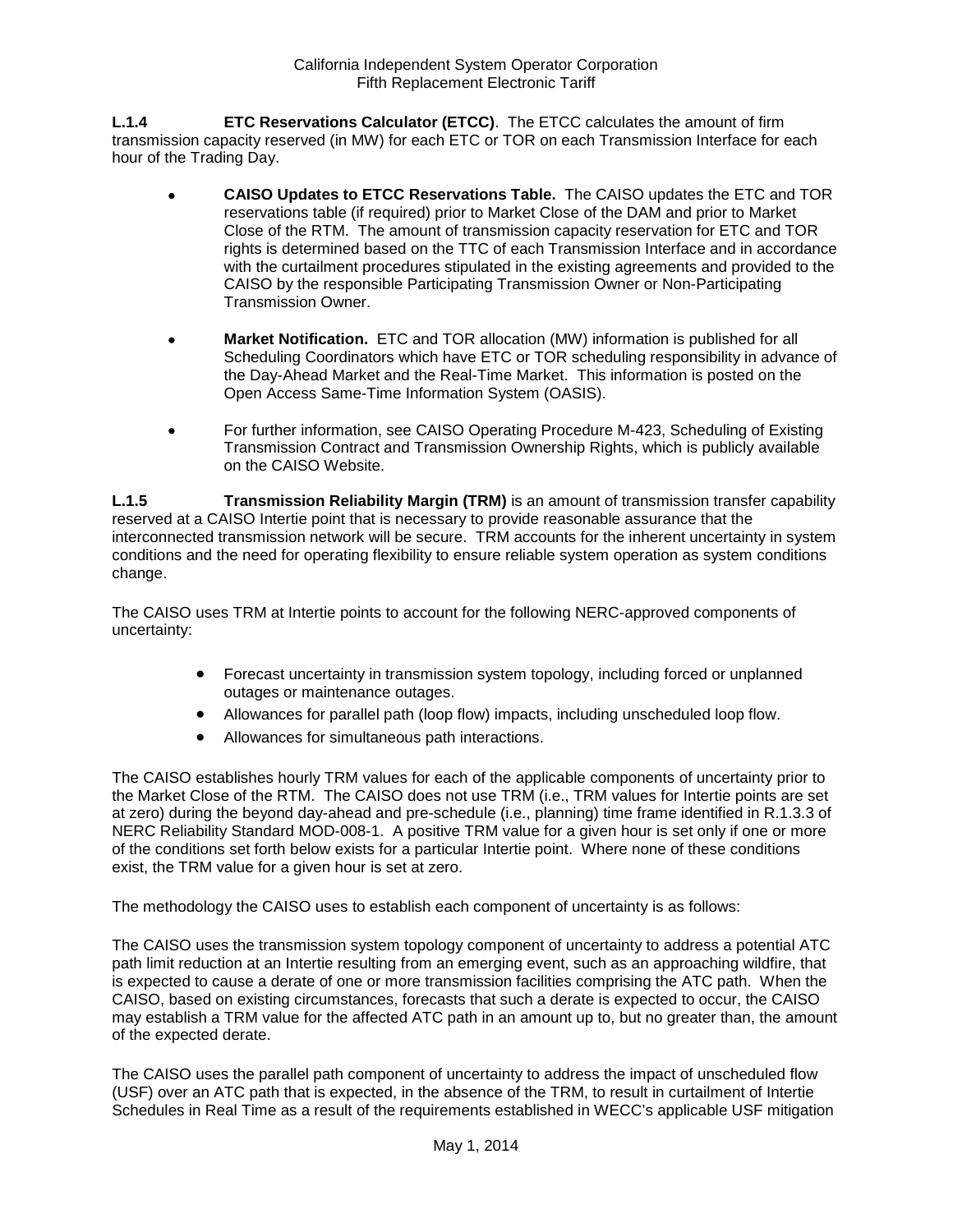#### California Independent System Operator Corporation Fifth Replacement Electronic Tariff

policies and procedures (WECC USF Policy). When the CAISO forecasts, based on currently observed USF conditions and projected scheduled flow for an upcoming Operating Hour(s), that in the absence of a TRM, scheduled flow will need to be curtailed in Real Time under the applicable WECC USF Policy, the CAISO may establish a TRM for the ATC path for the applicable hour(s) in an amount up to, but no greater than, the forecasted amount that is expected to be curtailed in Real Time pursuant to the WECC USF Policy.

The CAISO uses the simultaneous path interactions component of uncertainty to address the impact that transmission flows on an ATC path located outside the CAISO's Balancing Authority Area may have on the transmission transfer capability of an ATC path located at an Intertie. In the event of such path interactions, the CAISO uses a TRM value to prevent the risk of a system operating limit violation in Real Time for the CAISO ATC path. The amount of the TRM value may be set at a level up to, but not greater than, the forecasted impact on the CAISO ATC path's capacity imposed by expected flow on the non-CAISO ATC path.

The CAISO uses the following databases or information systems, or their successors, in connection with establishing TRM values: SLIC, Existing Transmission Contract Calculator (ETCC), PI, EMS, and CAS.

<span id="page-3-0"></span>**L.1.6 Capacity Benefit Margin (CBM)** is that amount of transmission transfer capability reserved for Load Serving Entities (LSEs) to ensure access to Generation from interconnected systems to meet generation reliability requirements. In the Day-Ahead Market, CBM may be used to provide reliable delivery of Energy to CAISO Balancing Authority Area Loads and to meet CAISO responsibility for resource reliability requirements in Real-Time. The purpose of this DAM implementation is to avoid Real-Time Schedule curtailments and firm Load interruptions that would otherwise be necessary. CBM may be used to reestablish Operating Reserves. CBM is not available for non-firm transmission in the CAISO Balancing Authority Area. CBM may be used only after:

- all non-firm sales have been terminated,
- direct-control Load management has been implemented,
- customer interruptible Demands have been interrupted,
- if the LSE calling for its use is experiencing a Generation deficiency and its transmission service provider is also experiencing Transmission Constraints relative to imports of Energy on its transmission system.

The level of CBM for each Transmission Interface is determined by the amount of estimated capacity needed to serve firm Load and provide Operating Reserves based on historical, scheduled, and/or forecast data using the following equation to set the maximum CBM:

CBM = (Demand + Reserves) - Resources

Where:

- Demand = forecasted area Demand
- Reserves = reserve requirements
- Resources = internal area resources plus resources available on other Transmission Interfaces

The CAISO does not use CBMs. The CBM value is set at zero.

# <span id="page-3-1"></span>**L.2 ATC Algorithm**

The ATC algorithm is a calculation used to determine the transfer capability remaining in the physical transmission network and available for further commercial activity over and above already committed uses. The CAISO posts the ATC values in megawatts (MW) to OASIS in conjunction with the Market Close for the Day-Ahead Market and Real-Time Market process.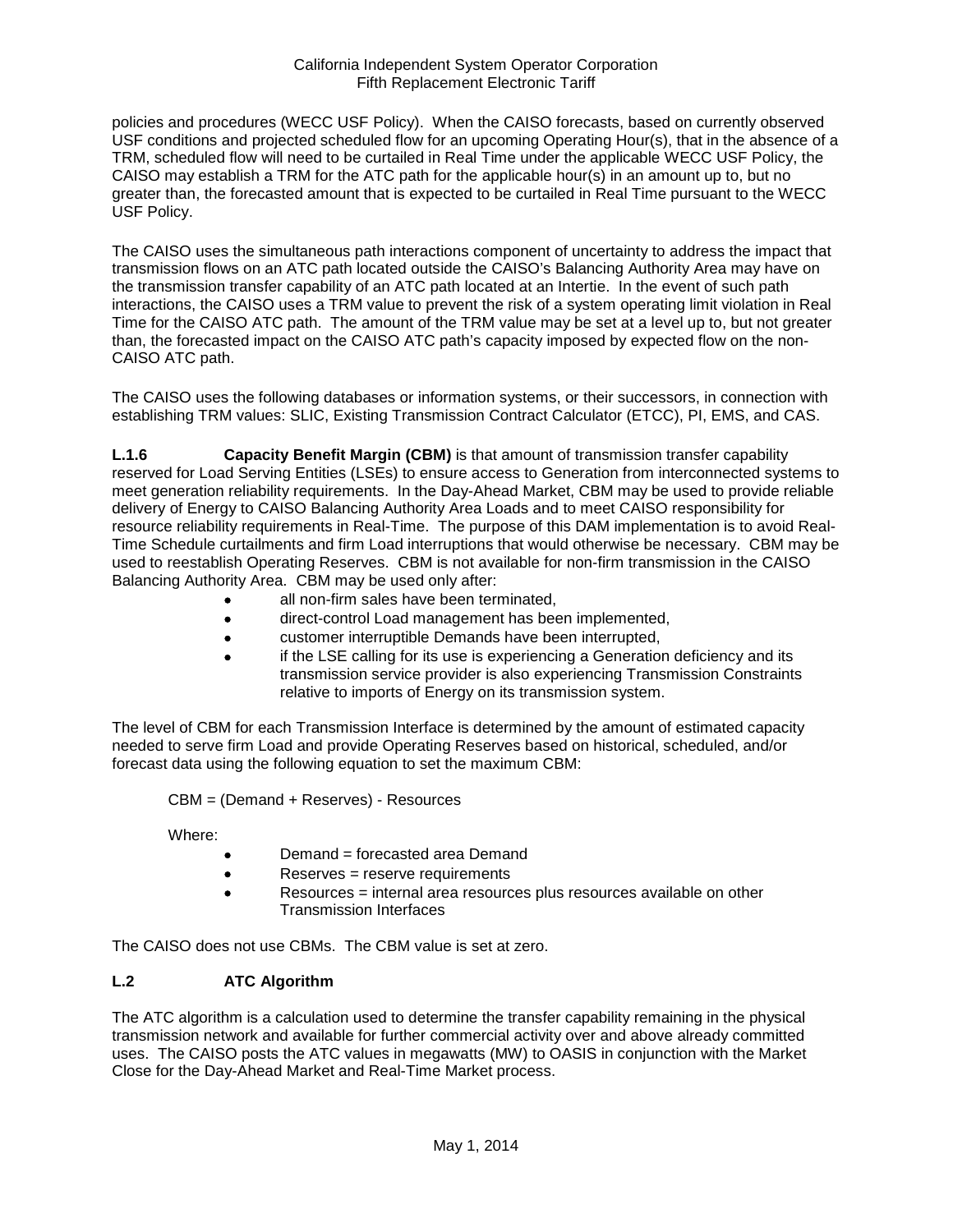The following OASIS ATC algorithms are used to implement the CAISO ATC calculation for the ATC rated path (Transmission Interface):

ATC Calculation For Imports: ATC = TTC – CBM – TRM - AS from Imports- Net Energy Flow - Hourly Unused TR Capacity.

ATC Calculation For Exports: ATC = TTC – CBM – TRM – Net Energy Flow - Hourly Unused TR Capacity.

ATC Calculation For Internal Paths 15 and 26: ATC = TTC – CBM – TRM – Net Energy Flow

|  |  | The specific data points used in the ATC calculation are each described in the following table. |
|--|--|-------------------------------------------------------------------------------------------------|
|--|--|-------------------------------------------------------------------------------------------------|

| <b>ATC</b>                                                               | <b>ATC MW</b>        | Available Transfer Capability, in MW, per<br>Transmission Interface and path direction.                                                                                       |
|--------------------------------------------------------------------------|----------------------|-------------------------------------------------------------------------------------------------------------------------------------------------------------------------------|
| Hourly Unused TR<br>Capacity                                             | USAGE_MW             | The sum of any unscheduled existing transmission<br>commitments (scheduled transmission rights<br>capacity for ETC or TOR), in MW, per path<br>direction.                     |
| <b>Scheduled Net Energy</b><br>from Imports/Exports<br>(Net Energy Flow) | <b>ENE IMPORT MW</b> | Total hourly net Energy flow for a specified<br>Transmission Interface.                                                                                                       |
| AS from Imports                                                          | <b>AS IMPORT MW</b>  | Ancillary Services scheduled, in MW, as imports<br>over a specified Transmission Interface.                                                                                   |
| <b>TTC</b>                                                               | <b>TTC MW</b>        | Hourly Total Transfer Capability of a specified<br>Transmission Interface, per path direction, with<br>consideration given to known Constraints and<br>operating limitations. |
| <b>CBM</b>                                                               | <b>CBM MW</b>        | Hourly Capacity Benefit Margin, in MW, for a<br>specified Transmission Interface, per Path<br>Direction.                                                                      |
| <b>TRM</b>                                                               | <b>TRM MW</b>        | Hourly Transmission Reliability Margin, in MW, for a<br>specified Transmission Interface, per path direction.                                                                 |

Actual ATC mathematical algorithms and other ATC calculation information are located in the CAISO's ATC Implementation Document (ATCID) posted on OASIS.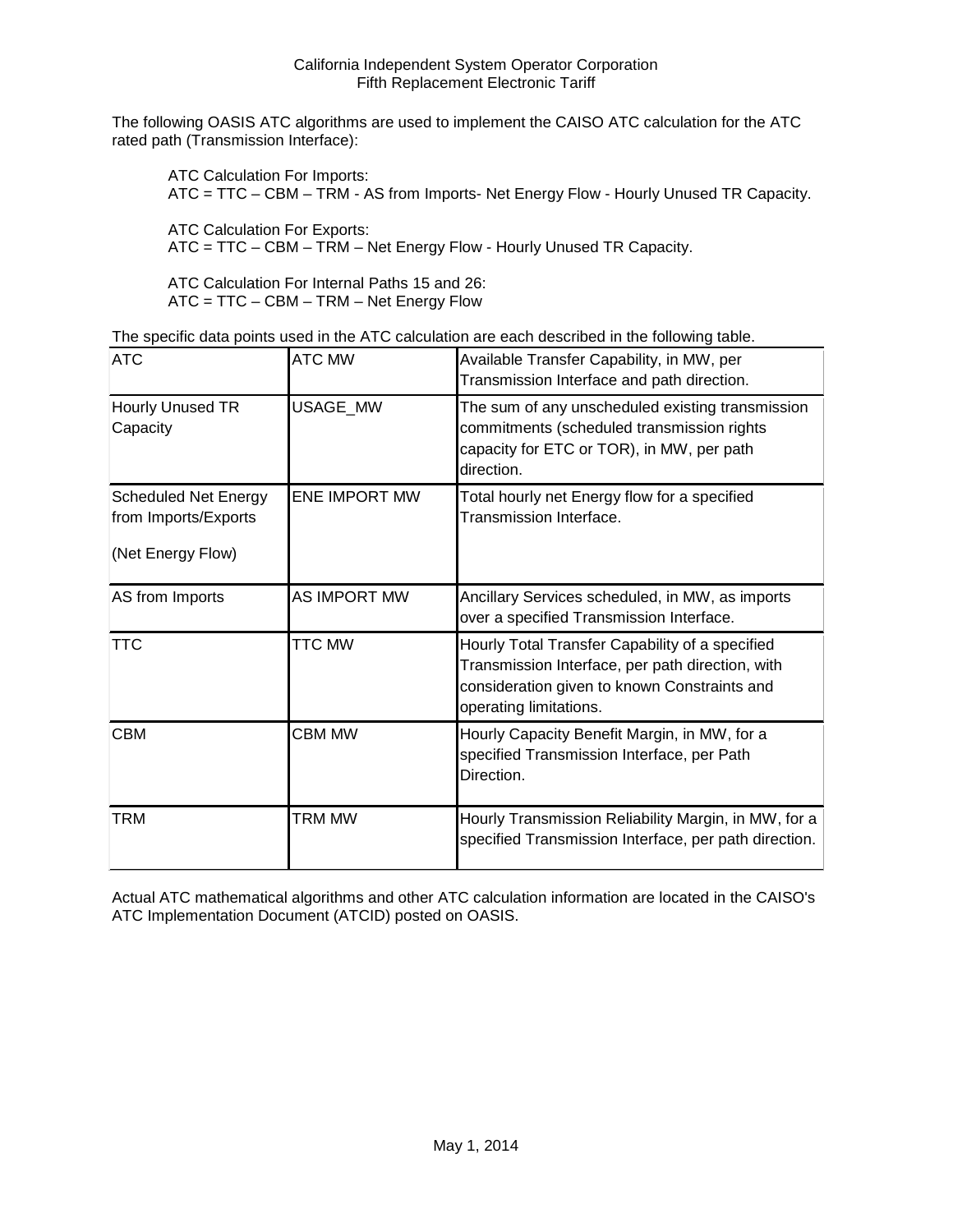# <span id="page-5-0"></span>**L.3 ATC Process Flowchart**



# **Available Transmission Capability**

**\*ETCC – Existing Transmission Contract Calculator (1) – WECC rated path methodology**

**(2) - See TRMID posted on OASIS**

# **L.4 TTC Determination**

All transfer capabilities are developed to ensure that power flows are within their respective operating limits, both pre-Contingency and post-Contingency. Operating limits are developed based on thermal, voltage and stability concerns according to industry reliability criteria (WECC/NERC) for transmission paths. The process for developing TTC also requires the inclusion or exclusion of operating Transmission Constraints based on system conditions being studied.

<span id="page-5-1"></span>**L.4.1** Transfer capabilities for studied configurations may be used as a maximum transfer capability for similar conditions without conducting additional studies. Increased transfer capability for similar conditions must be supported by conducting appropriate studies.

**L.4.1.2** At the CAISO, studies for all major inter-area paths' (mostly 500 kV) TTC are governed by the California Operating Studies Subcommittee (OSS), which provides detailed criteria and methodology. For transmission system elements below 500 kV the methodology for calculating these flow limits is detailed in Section L.4.3 and is applicable to the operating horizon.

<span id="page-5-2"></span>**L.4.2** Transfer capability may be limited by the physical and electrical characteristics of the systems including any one or more of the following:

> • **Thermal Limits** – Thermal limits establish the maximum amount of electric current that a transmission line or electrical facility can conduct over a specified time-period as established by the Transmission Owner.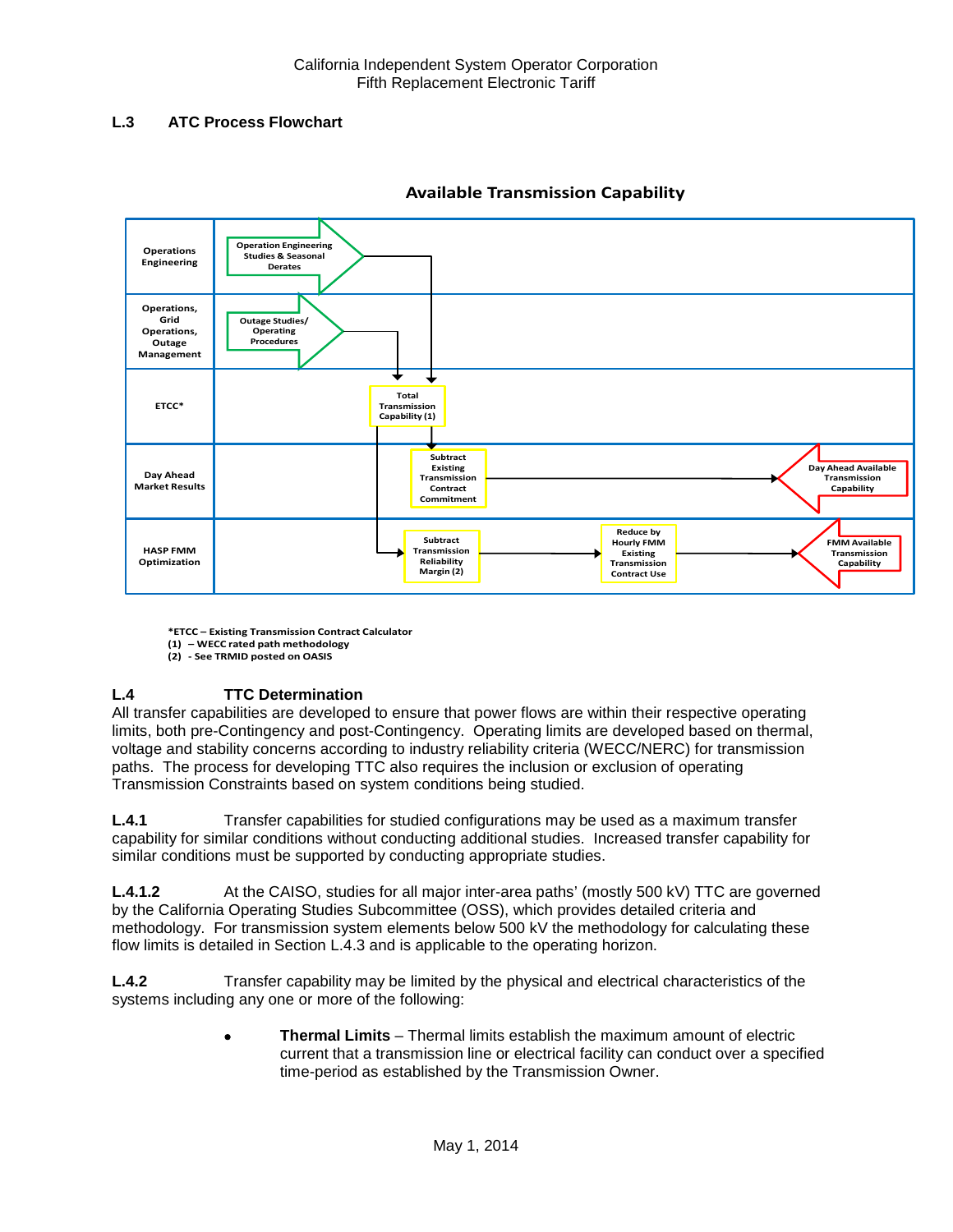- **Voltage Limits** System voltages and changes in voltages must be maintained within the range of acceptable minimum and maximum limits to avoid a widespread collapse of system voltage.
- **Stability Limits** The transmission network must be capable of surviving disturbances through the transient and dynamic time-periods (from milliseconds to several minutes, respectively) following the disturbance so as to avoid generator instability or uncontrolled, widespread interruption of electric supply to customers.

<span id="page-6-0"></span>**L.4.3 Determination of transfer capability** is based on computer simulations of the operation of the interconnected transmission network under a specific set of assumed operating conditions. Each simulation represents a single "snapshot" of the operation of the interconnected network based on the projections of many factors. As such, they are viewed as reasonable indicators of network performance and may ultimately be used to determine Available Transfer Capability. The study is meant to capture the worst operating scenario based on experience and good engineering judgment.

**L.4.3.1 System Limits** – The transfer capability of the transmission network may be limited by the physical and electrical characteristics of the systems including thermal, voltage, and stability consideration. Once the critical Contingencies are identified, their impact on the network must be evaluated to determine the most restrictive of those limitations. Therefore, the TTC becomes:

TTC = lesser of {Thermal Limit, Voltage Limit, Stability Limit} following contingencies consistent with requirements of the NERC Reliability Standards

# <span id="page-6-1"></span>**L.5 Developing a Power Flow Base-Case**

<span id="page-6-2"></span>**L.5.1 Base-cases** will be selected to model reality to the greatest extent possible including attributes like area Generation, area Load, Intertie flows, etc. At other times (e.g., studying longer range horizons), it is prudent to stress a base-case by making one or more attributes (Load, Generation, line flows, path flows, etc.) of that base-case more extreme than would otherwise be expected.

#### <span id="page-6-3"></span>**L.5.2 Update a Power Flow Base-Case**

The selected base-case will be updated to represent the current grid conditions during the applicable season. The following will be considered to update the base-cases:

- Recent transmission network changes and updates
- Overlapping scheduled and Forced Outages
- Area Load level
- Major path flows
- Generation level
- Voltage levels
- Operating requirements

#### **L.5.2.1 Outage Consideration**

Unless detailed otherwise, the CAISO considers modeling Outages of:

- Transmission lines, 500 kV
- Transformers, 500/230 kV
- Large Generating Units
- Generating Units within the studied area
- Transmission elements within the studied area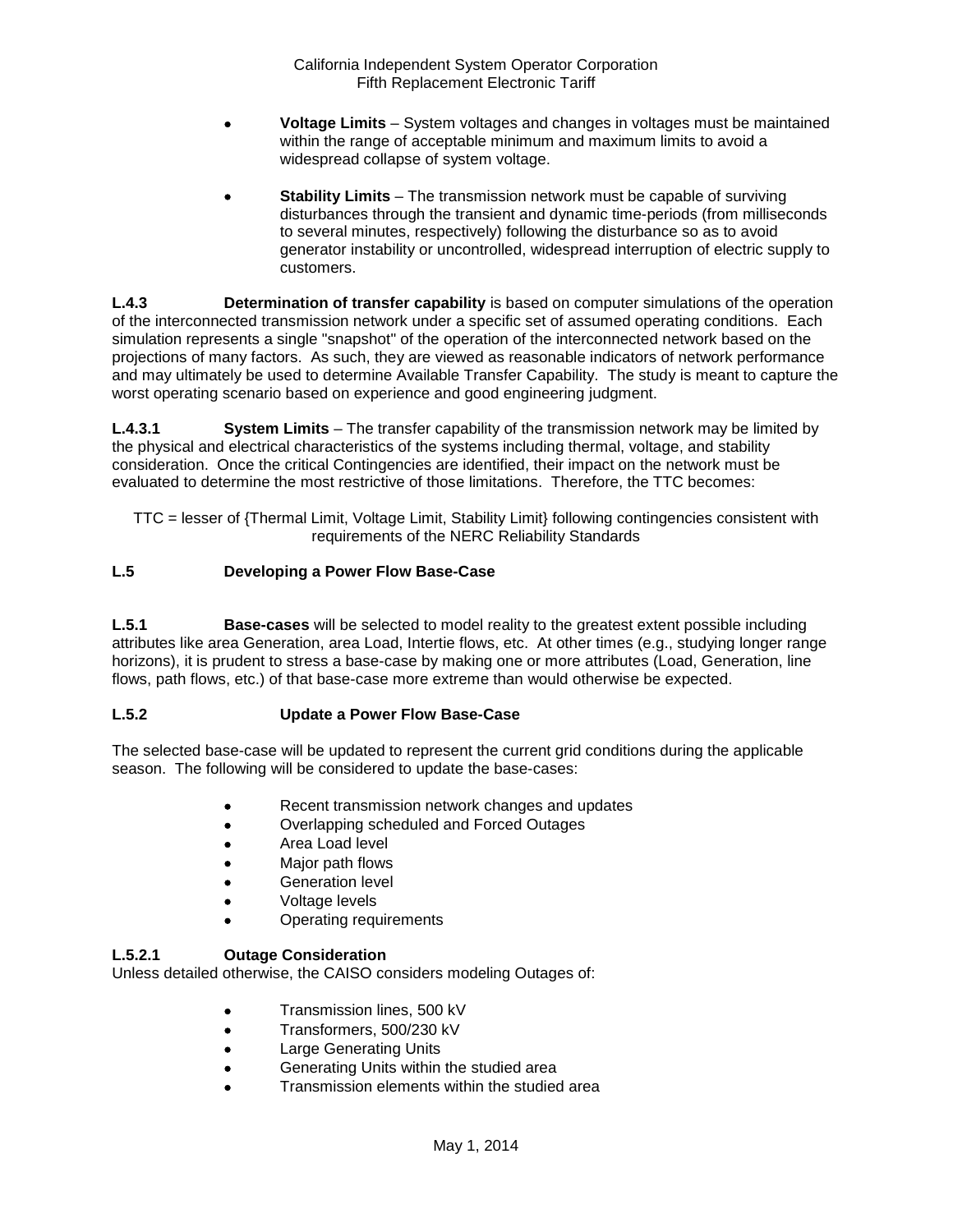At the judgment of the CAISO, only the necessary Outages will be modeled to avoid an unnecessarily burdensome and large number of base-cases.

# **L.5.2.2 Area Load Level**

Base-case Demand levels should be appropriate to the current studied system conditions and customer Demand levels under study and may be representative of peak, off-peak or shoulder, or light Demand conditions. The CAISO estimates the area Load levels to be utilized in the peak, partial-peak and/or offpeak base-cases. The CAISO will utilize the current CAISO Load forecasting program (e.g., ALFS), ProcessBook (PI) or other competent method to estimate Load level for the studied area. Once the appropriate Load levels are determined, the CAISO may scale the base-case Loads to the area studied, as appropriate.

#### **L.5.2.3 Modify Path Flows**

The scheduled electric power transfers considered representative of the base system conditions under analysis and agreed upon by the parties involved will be used for modeling. As needed, the CAISO may estimate select path flows depending on the studied area. In the event that it is not possible to estimate path flows, the CAISO will make safe assumptions about the path flows. A safe assumption is more extreme or less extreme (as conservative to the situation) than would otherwise be expected. If path flow forecasting is necessary, if possible the CAISO will trend path flows on previous similar days.

# **L.5.2.4 Generation Level**

Utility and non-utility Generating Units will be updated to keep the swing Generating Unit at a reasonable level. The actual unit-by-unit Dispatch in the studied area is more vital than in the un-studied areas. The CAISO will examine past performance of select Generating Units to estimate the Generation levels, focusing on the Generating Units within the studied area. In the judgment of the CAISO, large Generating Units outside the studied area will also be considered.

# **L.5.2.5 Voltage Levels**

Studies will maintain appropriate voltage levels, based on operation procedures for critical buses for the studied base-cases. The CAISO will verify that bus voltage for critical busses in within tolerance. If a bus voltage is outside the tolerance band, the CAISO will model the use of voltage control devices (e.g., synchronous condensers, shunt capacitors, shunt reactors, series capacitors, generators).

#### <span id="page-7-0"></span>**L.6 Contingency Analysis**

Contingency analysis studies are performed in an effort to determine the limiting conditions, especially for scheduled Outages, including pre- and post-Contingency power flow analysis modeling pre- and post-Contingency conditions and measuring the respective line flows, and bus voltages.

Other studies like reactive margin and stability may be performed as deemed appropriate.

#### <span id="page-7-1"></span>**L.6.1 Operating Criteria and Study Standards**

Using standards derived from NERC and WECC Reliability Standards and historical operating experience, the CAISO will perform Contingency analysis with the following operating criteria:

#### **Pre-Contingency**

- All pre-Contingency line flows shall be at or below their normal ratings.
- All pre-Contingency bus voltages shall be within a pre-determined operating range.

#### **Post-Contingency**

All post-Contingency line flows shall be at or below their emergency ratings.